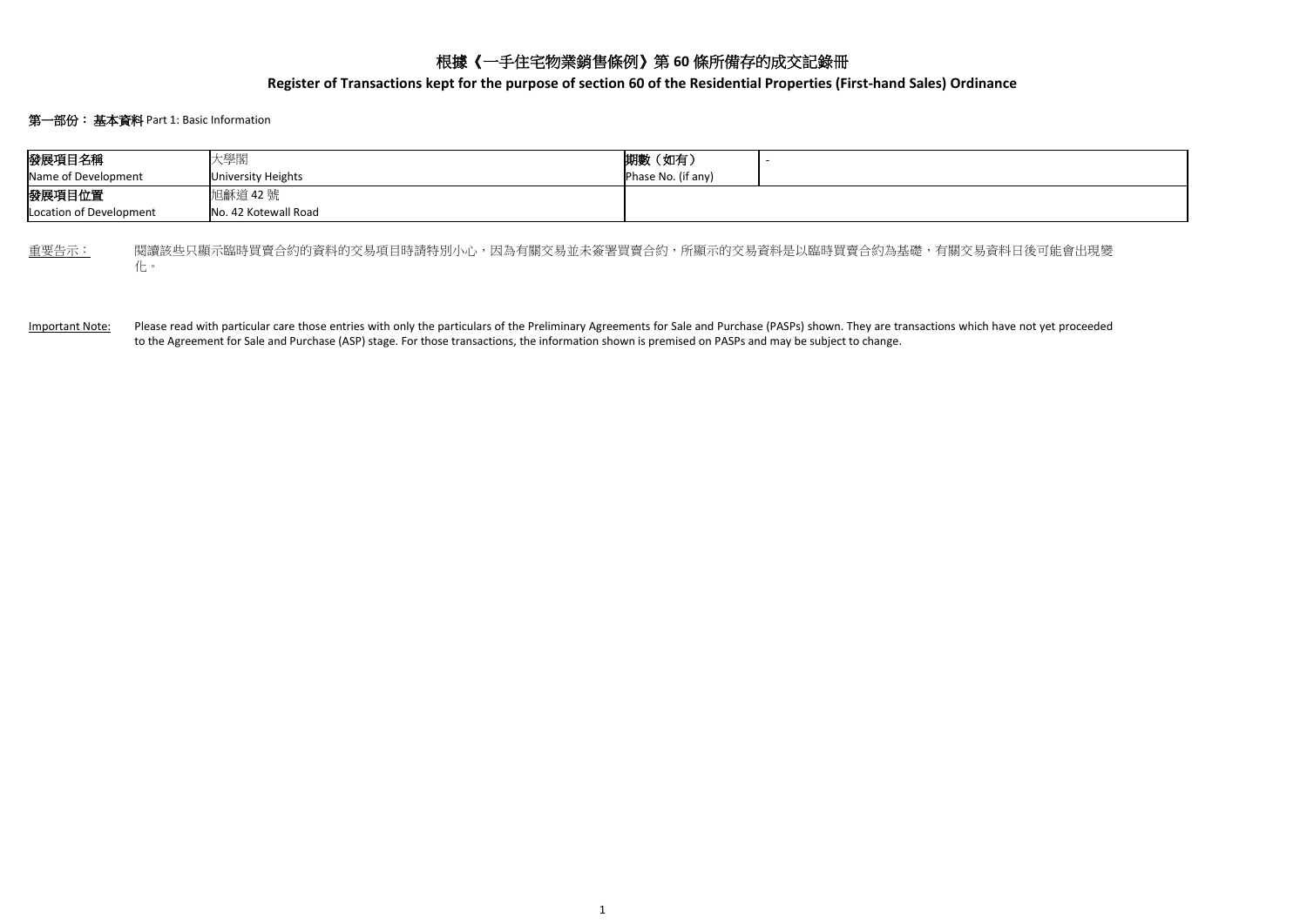| (A)                                                      | (B)                                               | (C)                                                                                                      | (D)                                                                                                                                                        |                                              |            |                                                                                                       | (E)                              | (F)                                                             | (G)                                                                                                                                                                                           | (H)                                                     |
|----------------------------------------------------------|---------------------------------------------------|----------------------------------------------------------------------------------------------------------|------------------------------------------------------------------------------------------------------------------------------------------------------------|----------------------------------------------|------------|-------------------------------------------------------------------------------------------------------|----------------------------------|-----------------------------------------------------------------|-----------------------------------------------------------------------------------------------------------------------------------------------------------------------------------------------|---------------------------------------------------------|
| 臨時買賣合約的<br>日期<br>(日-月-年)<br>Date of PASP<br>(DD-MM-YYYY) | 買賣合約的日期<br>(日-月-年)<br>Date of ASP<br>(DD-MM-YYYY) | 終止買賣合約<br>的日期<br>(如適用)<br>(日-月-年)<br>Date of<br>termination of<br>ASP<br>(if applicable)<br>(DD-MM-YYYY) | 住宅物業的描述(如包括車位,請一併提供<br>有關車位的資料)<br>Description of Residential Property (if parking space is<br>included, please also provide details of the parking space) |                                              |            |                                                                                                       |                                  | 售價修改的細節及<br>日期(日-月-年)                                           |                                                                                                                                                                                               | 買方是賣方<br>的有關連人<br>士                                     |
|                                                          |                                                   |                                                                                                          | 大廈名稱<br><b>Block Name</b>                                                                                                                                  | 樓層<br>Floor                                  | 單位<br>Unit | 車位(如有)<br>Car-parking space                                                                           | 成交金額<br><b>Transaction Price</b> | Details and date<br>(DD-MM-YYYY)<br>of any revision of<br>price | 支付條款<br><b>Terms of Payment</b>                                                                                                                                                               | The purchaser<br>is a related<br>party to the<br>vendor |
|                                                          |                                                   |                                                                                                          |                                                                                                                                                            | 屋號(House Number) / 屋<br>名(Name of the House) |            | (if any)                                                                                              |                                  |                                                                 |                                                                                                                                                                                               |                                                         |
| 20-10-2021                                               | 27-10-2021                                        |                                                                                                          | 第1座<br>Tower 1                                                                                                                                             | 9                                            | A          | 地庫1層汽車停車<br>位 P10號<br>Car Parking Space<br>No. P10 on the<br>Basement 1 Floor                         | \$80,100,000                     |                                                                 | 招標文件第1-A號 Tender Document No. 1-A<br>(1) 支付條款 A (見備註 7(c)(i))<br>Term of Payment A (See Remark 7(c)(i))<br>(2) 延長保養欠妥之處優惠(見備註 7(d))<br>Extended Defect Maintenance Offer (See Remark 7(d))    |                                                         |
| 17-12-2021                                               | 24-12-2021                                        |                                                                                                          | 第1座<br>Tower 1                                                                                                                                             | 15                                           | Α          | 地庫1層汽車停車<br>位 P2 號<br>Car Parking Space<br>No. P2 on the<br>Basement 1 Floor                          | \$95,220,000                     |                                                                 | 招標文件第2-D號 Tender Document No. 2-D<br>(1) 支付條款A1 (見備註7(c)(ii))<br>Term of Payment A1 (See Remark 7(c)(ii))<br>(2) 延長保養欠妥之處優惠(見備註7(d))<br>Extended Defect Maintenance Offer (See Remark 7(d))   |                                                         |
| 17-12-2021                                               | 24-12-2021                                        |                                                                                                          | 第1座<br>Tower 1                                                                                                                                             | 15                                           | B          | 地庫1層汽車停車<br>位 P5 號<br>Car Parking Space<br>No. P5 on the<br><b>Basement 1 Floor</b>                   | \$91,872,000                     |                                                                 | 招標文件第2-D號 Tender Document No. 2-D<br>(1) 支付條款A1 (見備註7(c)(ii))<br>Term of Payment A1 (See Remark 7(c)(ii))<br>(2) 延長保養欠妥之處優惠(見備註7(d))<br>Extended Defect Maintenance Offer (See Remark 7(d))   |                                                         |
| 17-12-2021                                               | 24-12-2021                                        |                                                                                                          | 第1座<br>Tower 1                                                                                                                                             | 16                                           | A          | 地庫1層汽車停車<br>位 P3 號及 P4 號<br><b>Car Parking Spaces</b><br>Nos. P3 and P4 on<br>the Basement 1<br>Floor | \$258,054,000                    |                                                                 | 招標文件第2-D號 Tender Document No. 2-D<br>(1) 支付條款A1 (見備註7(c)(ii))<br>Term of Payment A1 (See Remark 7(c)(ii))<br>(2) 延長保養欠妥之處優惠(見備註7(d))<br>Extended Defect Maintenance Offer (See Remark 7(d))   |                                                         |
| 17-12-2021                                               | 24-12-2021                                        |                                                                                                          | 第1座<br>Tower 1                                                                                                                                             | 9                                            | B          | 地庫1層汽車停車<br>位 P17號<br>Car Parking Space<br>No. P17 on the<br><b>Basement 1 Floor</b>                  | \$77,299,200                     |                                                                 | 招標文件第3-A號 Tender Document No. 3-A<br>(1) 支付條款A2 (見備註7(c)(iii))<br>Term of Payment A2 (See Remark 7(c)(iii))<br>(2) 延長保養欠妥之處優惠(見備註7(d))<br>Extended Defect Maintenance Offer (See Remark 7(d)) |                                                         |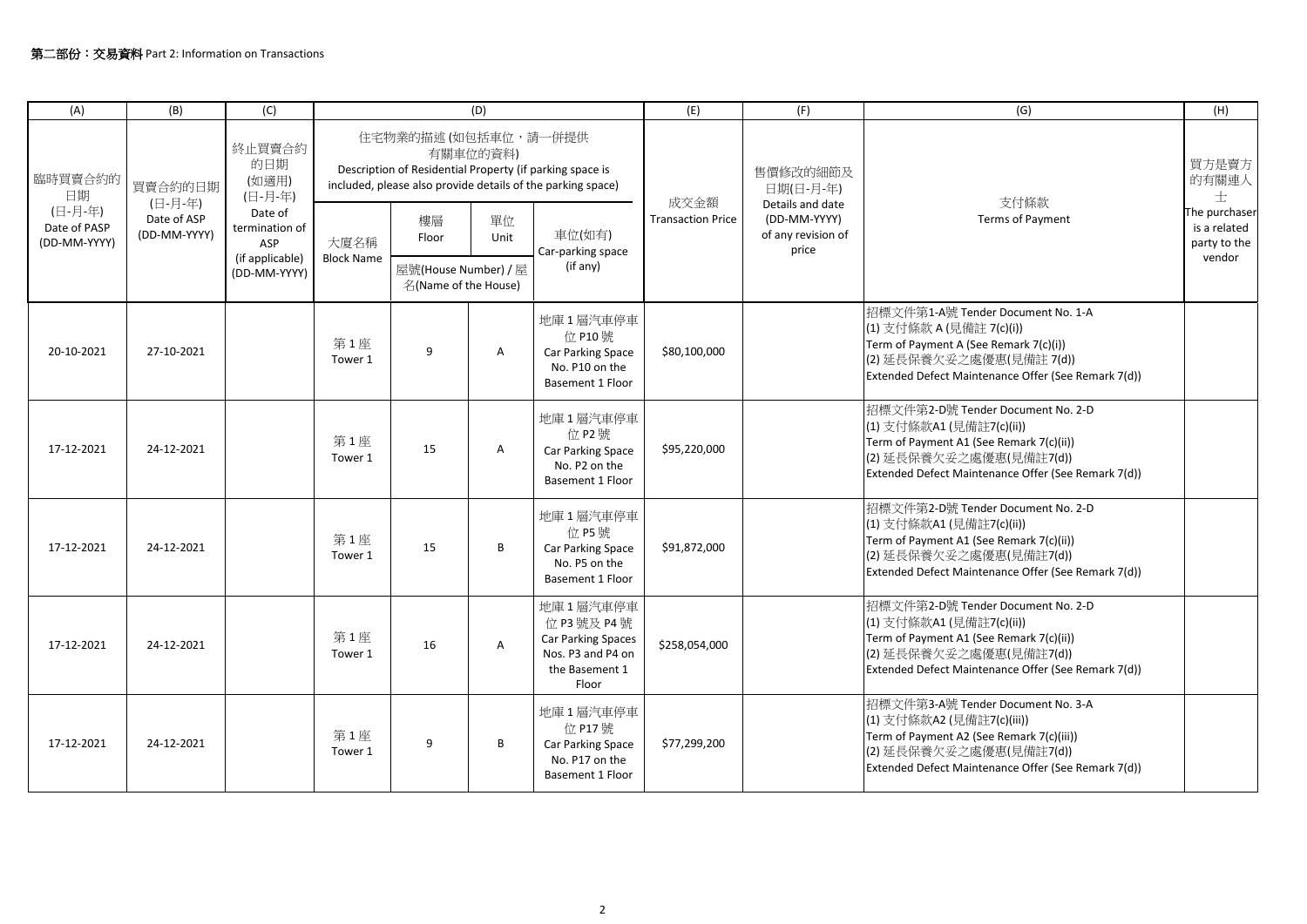| 臨時買賣合約的<br>日期<br>(日-月-年)<br>Date of PASP<br>(DD-MM-YYYY) | 買賣合約的日期<br>(日-月-年)<br>Date of ASP<br>(DD-MM-YYYY) | 終止買賣合約<br>的日期<br>(如適用)<br>(日-月-年)<br>Date of<br>termination of<br>ASP<br>(if applicable)<br>(DD-MM-YYYY) | 住宅物業的描述 (如包括車位,請一併提供<br>有關車位的資料)<br>Description of Residential Property (if parking space is<br>included, please also provide details of the parking space) |                                              |            |                                                                                              |                                  | 售價修改的細節及<br>日期(日-月-年)                                           |                                                                                                                                                                                               | 買方是賣方<br>的有關連人<br>$+$                                   |
|----------------------------------------------------------|---------------------------------------------------|----------------------------------------------------------------------------------------------------------|-------------------------------------------------------------------------------------------------------------------------------------------------------------|----------------------------------------------|------------|----------------------------------------------------------------------------------------------|----------------------------------|-----------------------------------------------------------------|-----------------------------------------------------------------------------------------------------------------------------------------------------------------------------------------------|---------------------------------------------------------|
|                                                          |                                                   |                                                                                                          | 大廈名稱                                                                                                                                                        | 樓層<br>Floor                                  | 單位<br>Unit | 車位(如有)<br>Car-parking space                                                                  | 成交金額<br><b>Transaction Price</b> | Details and date<br>(DD-MM-YYYY)<br>of any revision of<br>price | 支付條款<br><b>Terms of Payment</b>                                                                                                                                                               | The purchaser<br>is a related<br>party to the<br>vendor |
|                                                          |                                                   |                                                                                                          | <b>Block Name</b>                                                                                                                                           | 屋號(House Number) / 屋<br>名(Name of the House) |            | (if any)                                                                                     |                                  |                                                                 |                                                                                                                                                                                               |                                                         |
| 14-01-2022                                               | 21-01-2022                                        |                                                                                                          | 第1座<br>Tower 1                                                                                                                                              | 6                                            | B          | 地庫1層汽車停車<br>位 P28 號<br><b>Car Parking Space</b><br>No. P28 on the<br>Basement 1 Floor        | \$69,500,000                     |                                                                 | 招標文件第4-K號 Tender Document No. 4-K<br>(1) 支付條款A3 (見備註7(c)(iv))<br>Term of Payment A3 (See Remark 7(c)(iv))<br>(2) 延長保養欠妥之處優惠(見備註7(d))<br>Extended Defect Maintenance Offer (See Remark 7(d))   |                                                         |
| 01-04-2022                                               | 11-04-2022                                        |                                                                                                          | 第1座<br>Tower 1                                                                                                                                              | 3                                            | A          | 地庫1層汽車停車<br>位 P16 號<br><b>Car Parking Space</b><br>No. P16 on the<br><b>Basement 1 Floor</b> | \$68,000,000                     |                                                                 | 招標文件第5-BT號 Tender Document No. 5-BT<br>(1) 支付條款A3 (見備註7(c)(iv))<br>Term of Payment A3 (See Remark 7(c)(iv))<br>(2) 延長保養欠妥之處優惠(見備註7(d))<br>Extended Defect Maintenance Offer (See Remark 7(d)) |                                                         |
| 09-04-2022                                               | 19-04-2022                                        |                                                                                                          | 第1座<br>Tower 1                                                                                                                                              | $\overline{2}$                               | B          |                                                                                              | \$58,800,000                     |                                                                 | 招標文件第6-A號 Tender Document No. 6-A<br>(1) 支付條款A3 (見備註7(c)(iv))<br>Term of Payment A3 (See Remark 7(c)(iv))<br>(2) 延長保養欠妥之處優惠(見備註7(d))<br>Extended Defect Maintenance Offer (See Remark 7(d))   |                                                         |
| 15-04-2022                                               | 25-04-2022                                        |                                                                                                          | 第1座<br>Tower 1                                                                                                                                              | 3                                            | B          | 地庫1層汽車停車<br>位 P24 號<br>Car Parking Space<br>No. P24 on the<br><b>Basement 1 Floor</b>        | \$65,000,000                     |                                                                 | 招標文件第5-CH號 Tender Document No. 5-CH<br>(1) 支付條款A3 (見備註7(c)(iv))<br>Term of Payment A3 (See Remark 7(c)(iv))<br>(2) 延長保養欠妥之處優惠(見備註7(d))<br>Extended Defect Maintenance Offer (See Remark 7(d)) |                                                         |
| 20-06-2022                                               |                                                   |                                                                                                          | 第1座<br>Tower 1                                                                                                                                              | 6                                            | Α          | 地庫1層汽車停車<br>位 P25 號<br>Car Parking Space<br>No. P25 on the<br><b>Basement 1 Floor</b>        | \$71,800,000                     |                                                                 | 招標文件第4-FL號 Tender Document No. 4-FL<br>(1) 支付條款A6 (見備註7(c)(v))<br>Term of Payment A6 (See Remark 7(c)(v))<br>(2) 延長保養欠妥之處優惠(見備註7(d))<br>Extended Defect Maintenance Offer (See Remark 7(d))   |                                                         |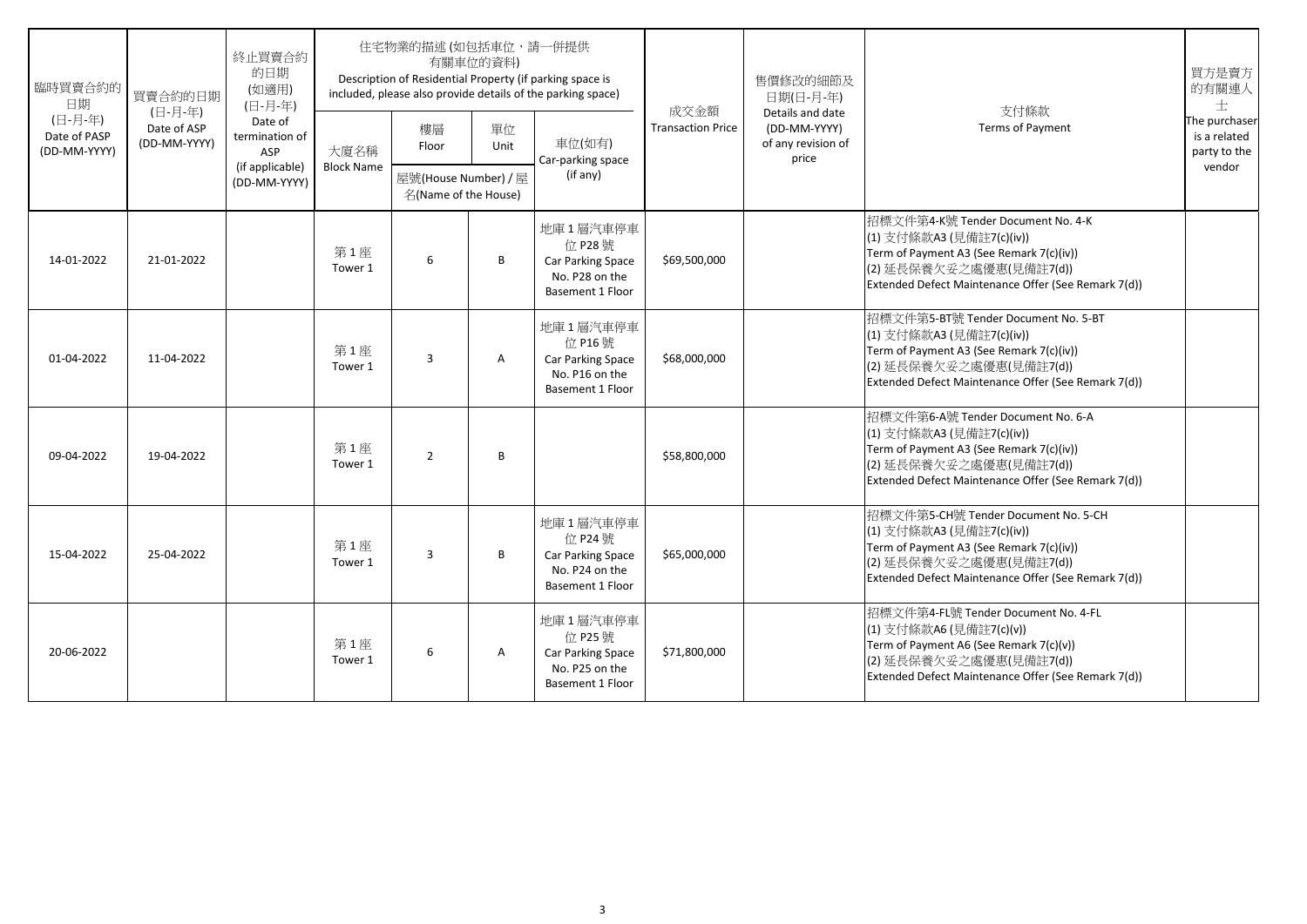## 第三部份:備註 Part 3: Remarks

1. 關於臨時買賣合約的資料(即(A), (D), (E), (G)及(H)欄)須於擁有人訂立該等臨時買賣合約之後的 24 小時內填入此記錄冊。 在擁有人訂立買賣合約之後的 1 個工作日之內,賣方須在此紀錄冊內記入該合約的日期及在(H)欄所述的 交易詳情有任何改動的情況下,須在此紀錄冊中修改有關記項。

Information on the PASPs (i.e. columns(A), (D), (E), (G) and(H)) should be entered into this register within 24 hours after the owner enters into the relevant PASPs. Within 1 working day after the date on which the owner e relevant ASPs, the vendor must enter the date of that agreement in this register and revise the entry in this register if there is any change in the particulars of the transaction mentioned in column (H).

- 2. 如買賣合約於某日期遭終止,賣方須在該日期後的 1 個工作日內,在此紀錄冊(C)欄記入該日期。 If an ASP is terminated, the vendor must within 1 working day after the date of termination, enter that date in column (C) of this register.
- 3. 如在簽訂臨時買賣合約的日期之後的 5 個工作日内未有簽訂買賣合約,賣方可在該日期之後的第 6 個工作日在(B)欄寫上「簽訂臨時買賣合約後交易再未有進展」,以符合一手住宅物業銷售條例第 59(2)(c)條的要求。 If the PASP does not proceed to ASP within 5 working days after the date on which the PASP is entered into, in order to fulfill the requirement under section 59(2)(c) of the Residential Properties (First-hand Sales) Ordina state "the PASP has not proceeded further" in column (B) on the sixth working day after that date.

4. 在住宅物業的售價根據一手住宅物業銷售條例第 35(2)條修改的日期之後的 1 個工作日之内,賣方須將有關細節及該日期記入此紀錄冊(F)欄。 Within 1 working day after the date on which the price of a residential property is revised under section 35(2) of the Residential Properties (First-hand Sales) Ordinance, the Vendor must enter the details and that date in register.

- 5. 賣方須一直提供此記錄冊,直至發展項目中的每一住宅物業的首份轉讓契均已於土地註冊處註冊的首日完結。 The Vendor should maintain this Register until the first day on which the first assignment of each residential property in the development has been registered in the Land Registry.
- 6. 本記錄冊會在(H)欄以"√"標示買方是賣方的有關連人士的交易。如有以下情況,某人即屬賣方的有關連人士-
	- (a) 該賣方屬法團,而該人是-
		- (i) 該賣方的董事,或該董事的父母、配偶或子女;
		- (ii) 該賣方的經理;
		- (iii) 上述董事、父母、配偶、子女或經理屬其董事或股東的私人公司;
		- (iv) 該賣方的有聯繫法團或控權公司;
		- (v) 上述有聯繫法團或控權公司的董事,或該董事的父母、配偶或子女;或
		- (vi) 上述有聯繫法團或控權公司的經理;
	- (b) 該賣方屬個人,而該人是-
		- (i) 該賣方的父母、配偶或子女;或
		- (ii) 上述父母、配偶或子女屬其董事或股東的私人公司;或
	- (c) 該賣方屬合夥,而該人是-
		- (i) 該賣方的合夥人,或該合夥人的父母、配偶或子女;或
		- (ii) 其董事或股東為上述合夥人、父母、配偶或子女的私人公司。

The transactions in which the purchaser is a related party to the vendor will be marked with "√" in column (H) in this register. A person is a related party to a vendor if -

- (a) where that vendor is a corporation, the person is
	- (i) a director of that vendor, or a parent, spouse or child of such a director;
	- (ii) a manager of that vendor;
	- (iii) a private company of which such a director, parent, spouse, child or manager is a director or shareholder;
	- (iv) an associate corporation or holding company of that vendor;
	- (v) a director of such an associate corporation or holding company, or a parent, spouse or child of such a director; or
	- (vi) a manager of such an associate corporation or holding company;
- (b) where that vendor is an individual, the person is -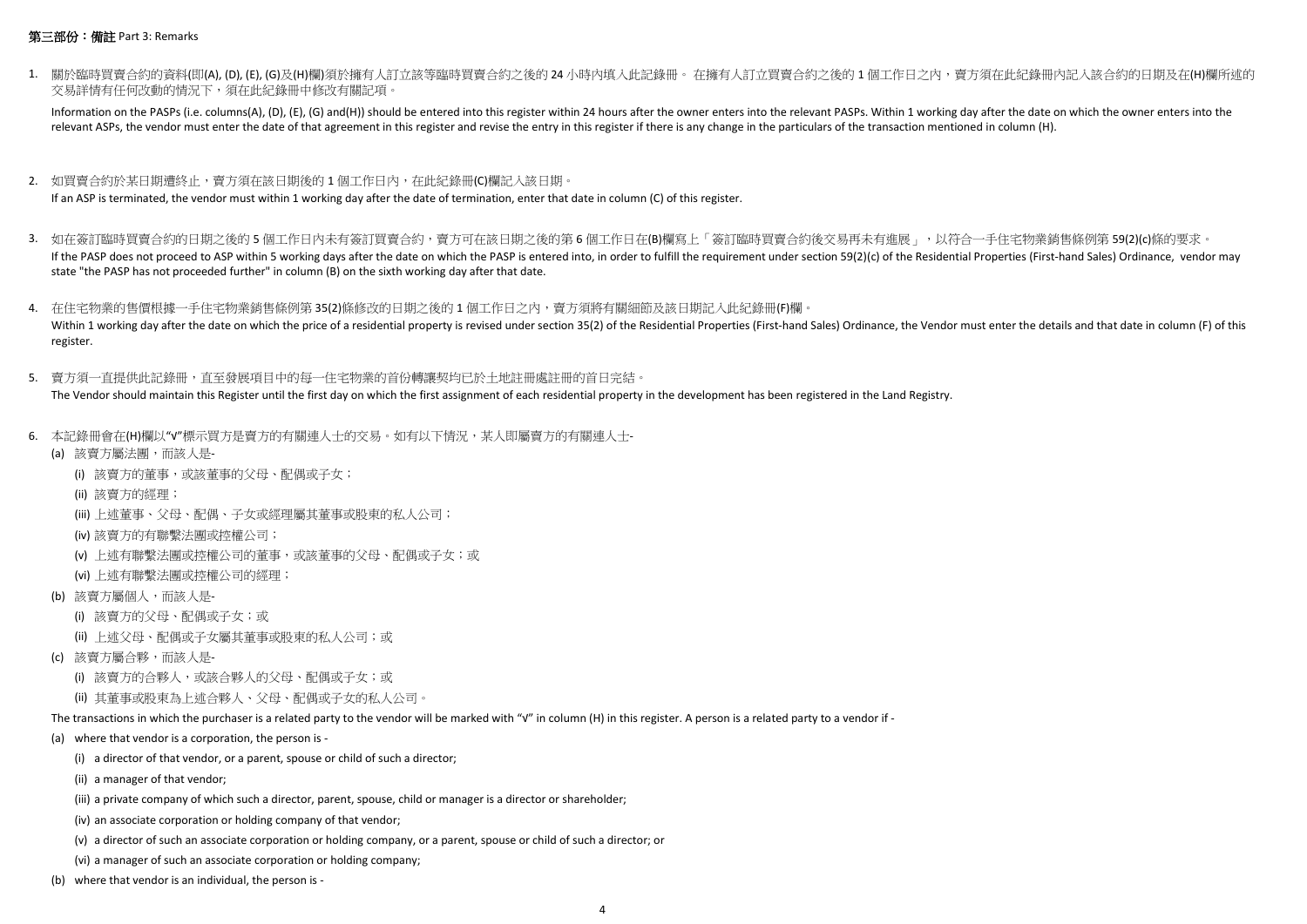- (i) a parent, spouse or child of that vendor; or
- (ii) a private company of which such a parent, spouse or child is a director or shareholder; or
- (c) where that vendor is a partnership, the person is
	- (i) a partner of that vendor, or a parent, spouse or child of such a partner; or
	- (ii) a private company of which such a partner, parent, spouse, child is a director or shareholder.
- 7. (a) (G) 欄所指的支付條款包括售價的任何折扣(如有),及就該項購買而連帶的贈品、財務優惠或利益。 For column (G), the terms of payment include any discount on the price (if any), and any gift, or any financial advantage or benefit, made available in connection with the purchase.
	- (b) 於本備註 7 內,「樓價」是指買方在相關招標文件第 2 部份:要約表格(「相關要約表格」)内訂明的樓價以向賣方要約購買指明住宅物業的樓價(即(E) 欄所指的「成交金額」,亦即於臨時買賣合約(「臨時合約」)及買 賣合約(「買賣合約」)中所載列之樓價),而「相關招標文件」是指發展項目之招標文件,該招標文件在(G) 欄內列出。 In this Remark 7, "Purchase Price" means the purchase price specified by the purchaser in Part 2: Offer Form of the relevant Tender Documents ("relevant Offer Form") for the purchase of the specified residential property f Vendor (i.e., the "Transaction Price" as set out in column (E) and also the purchase price of the specified residential property as stated in the PASP (preliminary agreement for sale and purchase) ("Preliminary Agreement") (agreement for sale and purchase) ("Agreement"); and "relevant Tender Documents" means the tender documents in relation to the relevant specified residential property of the Development.
	- (c) (i) 在相關要約表格内經買方所揀選的支付條款 A Term of Payment A opted by the Purchaser under the relevant Offer Form
		- (1) 樓價 5% 於簽署相關要約表格時支付作爲臨時訂金(如招標被賣方接納); 5% of the Purchase Price shall be paid upon signing of the relevant Offer Form and, if the tender is accepted by the Vendor, shall be applied as the preliminary deposit;
		- (2) 樓價 5% 在簽署正式合約時支付作爲進一步訂金; 5% of the Purchase Price as further deposit shall be paid upon signing of the Formal Agreement; (3) 樓價 5% 在接納書的日期之後的 120 日內支付作為部份樓價;及
		- 5% of the Purchase Price as part payment of Purchase Price shall be paid within 120 days after the date of the Letter of Acceptance; and
		- (4) 樓價 85% 作為樓價的餘額,在成交時支付,成交日期為接納書的日期之後的 240 日內支付。 85% of the Purchase Price as balance of the Purchase Price shall be paid on completion which shall take place on or before a date which is 240 days after the date of the Letter of Acceptance.
		- (ii) 在相關要約表格内經買方所揀選的支付條款 A1 Term of Payment A1 opted by the Purchaser under the relevant Offer Form
			- (1) 樓價 5% 於簽署相關要約表格時支付作爲臨時訂金(如招標被賣方接納); 5% of the Purchase Price shall be paid upon signing of this Offer Form and, if the tender is accepted by the Vendor, shall be applied as the Preliminary Deposit; (2) 樓價 5% 在簽署正式合約時支付作爲進一步訂金;
			- 5% of the Purchase Price as further deposit shall be paid upon signing of the Formal Agreement; and
			- (3) 樓價 90% 作為樓價的餘額,在成交時,即 2022 年 3 月 31 日或之前支付。 90% of the Purchase Price as balance of the Purchase Price shall be paid on completion which shall take place on or before 31st March 2022.
		- (iii) 在相關要約表格内經買方所揀選的支付條款 A2 Term of Payment A2 opted by the Purchaser under the relevant Offer Form
			- (1) 樓價 5% 於簽署相關要約表格時支付作爲臨時訂金(如招標被賣方接納); 5% of the Purchase Price shall be paid upon signing of this Offer Form and, if the tender is accepted by the Vendor, shall be applied as the Preliminary Deposit;
			- (2) 樓價 5%在 接納書的日期之後的 60 日內 支付作爲進一步訂金; 5% of the Purchase Price as further deposit shall be paid within 60 days after the date of the Letter of Acceptance; and
			- (3) 樓價 90%作為樓價的餘額,在成交時,即 2022 年 6 月 30 日或之前支付 。 90% of the Purchase Price as balance of the Purchase Price shall be paid on completion which shall take place on or before 30th June 2022.
		- (iv) 在相關要約表格内經買方所揀選的支付條款 A3 Term of Payment A3 opted by the Purchaser under the relevant Offer Form
			- (1) 樓價 5% 於簽署本要約表格時支付作爲臨時訂金(如招標被賣方接納); 5% of the Purchase Price shall be paid upon signing of this Offer Form and, if the tender is accepted by the Vendor, shall be applied as the Preliminary Deposit;
			- (2) 樓價 5%在簽署正式合約時支付作爲進一步訂金; 5% of the Purchase Price as further deposit shall be paid upon signing of the Formal Agreement; and
			- (3) 樓價 90%作為樓價的餘額,在成交時,即 2022 年 6 月 30 日(「成交日期」)或之前支付。 90% of the Purchase Price as balance of the Purchase Price shall be paid on completion which shall take place on or before 30th June 2022.